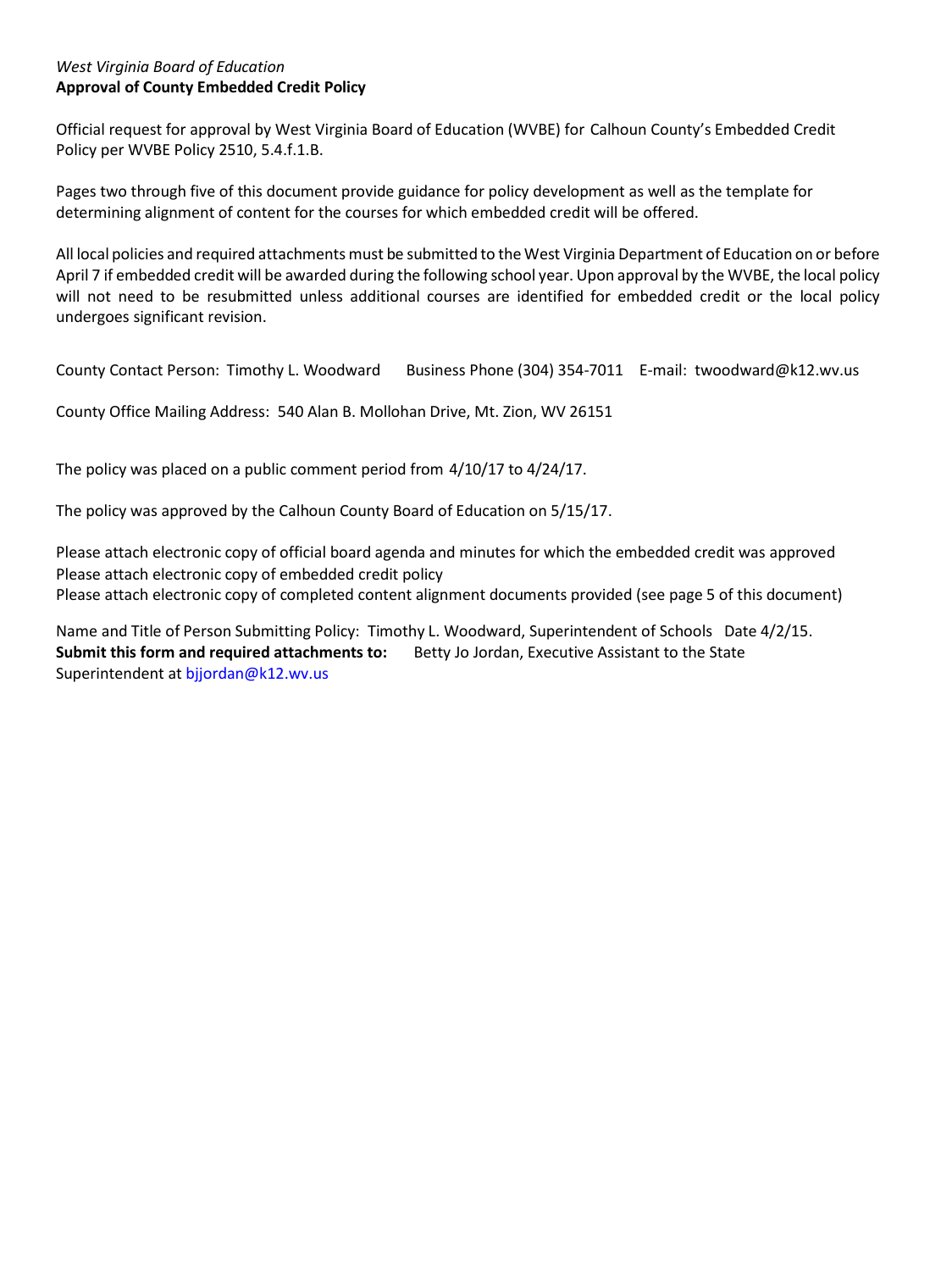# **Embedded Credit Policy**

## **Policy Number and Title –**

**Scope of Policy** – to establish procedures for the awarding of embedded credits at the secondary level in Calhoun County, as authorized by WVBE Policy 2510: Assuring the Quality of Education: Regulations for Education Programs, Section 5.4.f.1.B. *County boards of education are encouraged to establish policy which permits a student who masters the approved content standards for a credit bearing high school course that are embedded within a second course to receive credit for both courses.*

Intent is that by implementing embedded credit courses, students in Calhoun County will 1) have continued opportunities to complete both a rigorous academic and career technical education courses/concentrations, and

2) be prepared for college and career by improving their achievement.

The intent of embedded credit is not to create a time-shortened high school experience but rather to provide opportunities for students to participate in advanced academic and/or career/technical education courses without having to choose one over the other.

### **Definitions:**

Embedded Credit Course – incorporates content standards and objectives for an embedded credit from one credit bearing high school course into another (host) course(s) and allows students to earn credit for both.

Embedded Credit – the approved content standards and objectives for a credit bearing high school course that are embedded within a second course or courses to receive credit for both courses. Embedded credit does not allow for two courses in the same content area (e.g., Math III RT and Math IVTR) to be embedded into one course.

Beginning with the 2016-2017 school year and beyond, embedded credit may not be transcripted for Transition Math for seniors or Transition English for seniors until after the 11<sup>th</sup> Grade WVGSA is taken and results are known for CCR benchmarks.

- If student achieves the benchmark–credit may be transcripted
- If student *does not* achieve the benchmark
- Credit *may not* be transcripted for the Transition Course students will be required to participate in a remedial program to obtain credit. If students completes remedial program credit will be transcripted at the end of their senior year. Student will receive an I for incomplete on their transcript until remediation program is completed.
- Student may be enrolled in Transition Course during senior year or in a higher-level course and retake the WVGSA at the end of the course
- Students and parents must be notified of this change.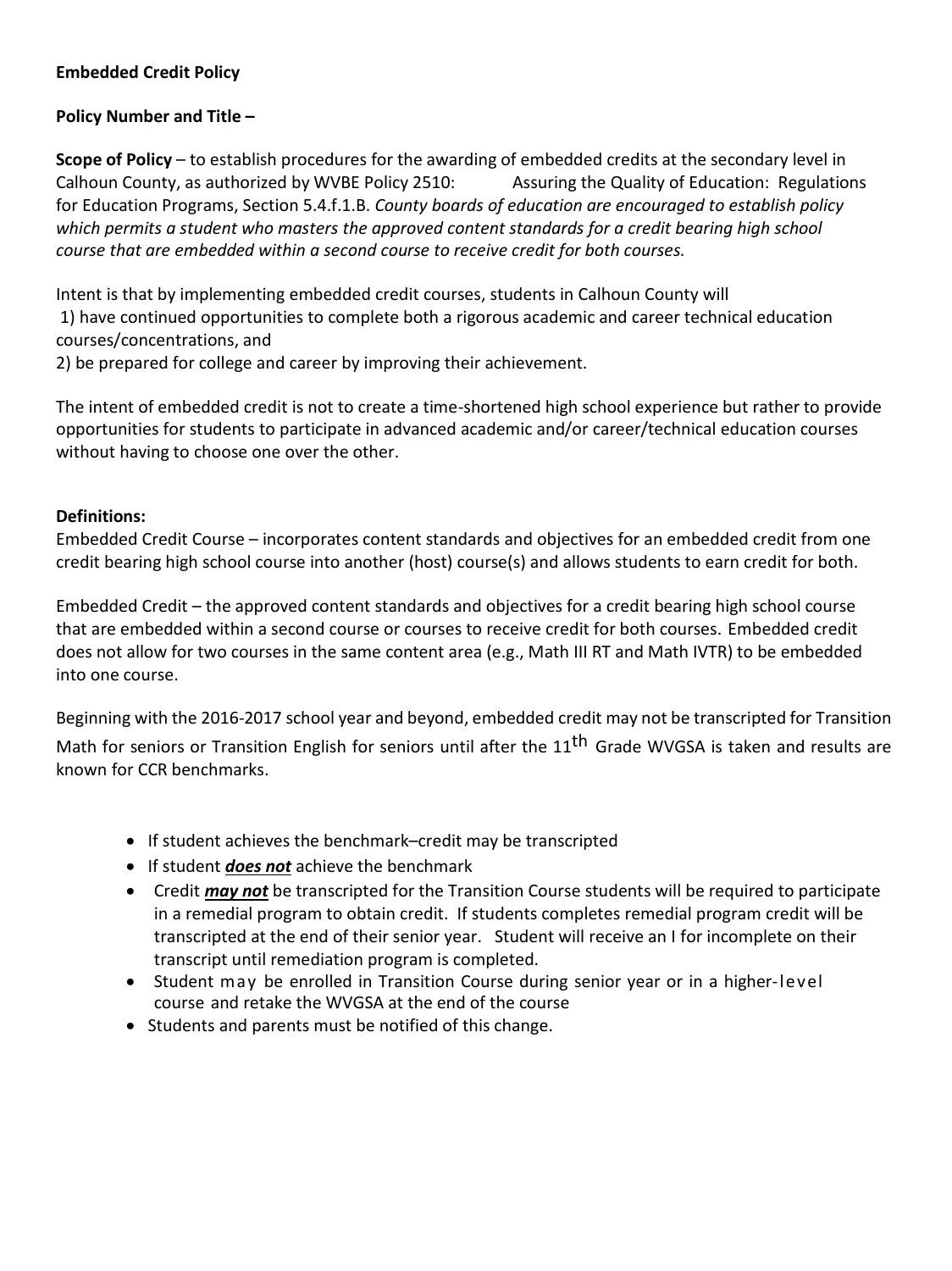Provide a list of what labs credit will be earned through embedded credit **Calhoun-Gilmer Career Center Embedded Credits Classes Students are required to complete all 4 core classes Transition ELA for Seniors will be offered in**  Law and Public Safety Therapeutic Services **Transition Math for Seniors will be offered in**  Automotive Technology **Carpentry** Welding **Ornamental Metalwork Art will be offered in** Welding **Calhoun Middle/High School Embedded Credits Classes Transition Math for Seniors will be offered in** Careers in Education Energy, Power, and Engineered AC **Art Floriculture will be offered in** Plant Systems **Third Science Credit will be offered in** Energy, Power, and Engineered AC

 The Programs of study listed above are Career and Technical Education State Approved Clusters, Pathways for Embedded Credit.

**Awarding Credit**-credit will be awarded at the completion of the core classes where the credit is embedded. If the student does not demonstrate mastery on the 11<sup>th</sup> grade GSA they will be required to participate in a remedial course to demonstrate mastery. Progress toward mastery will be reported every 9 weeks to the student and parents in the form of a report card grade. The teacher of record will co-plan with the Career –Technical Education instructor to identify assignments, which cover embedded content (ELA and Math). These assignments will then be graded based on standards from Transition English and/or Math and recorded by the teacher of record into the WVEIS program. Each student will receive separate grades for identified assignments as well las separate final course grades. The standard grading scales as assigned by the state of West Virginia will be used.

**Limitations on Number of Embedded Credits**-a student may only earn 1 unit of required graduation credit through embedded credit for each of the following areas: Transition English for Seniors, Transition Math for Seniors, Art, and Third Science.

**Academic Progress and Credit Recovery**- students who fail embedded credit their junior year must repeat the course at Calhoun Middle/High School their senior year. Students who are failing the embedded at the conclusion of the first semester during their senior year will be referred back to Calhoun Middle/High School for credit recovery opportunities.

**Participation in Statewide Assessment**-Students in grades 10 and 11 who participate in an embedded credit course that contains content that is necessary by the state assessment shall participate in the state assessment.

#### *The following documentation will need to accompany your Embedded Credit Policy for approval:*

**Content Alignment Document:** Development of embedded credits/courses requires that teachers of both content areas determine alignment of the content standards and objectives from both content areas (attach copies of the following documents). It is possible to use a sequence of two or more courses to encompass sufficient standards and objectives.

The county must assure that any weak or no alignment is clearly addressed in delivery of embedded credit. Therefore, it is the county's responsibility to inset the following proviso in their local policy: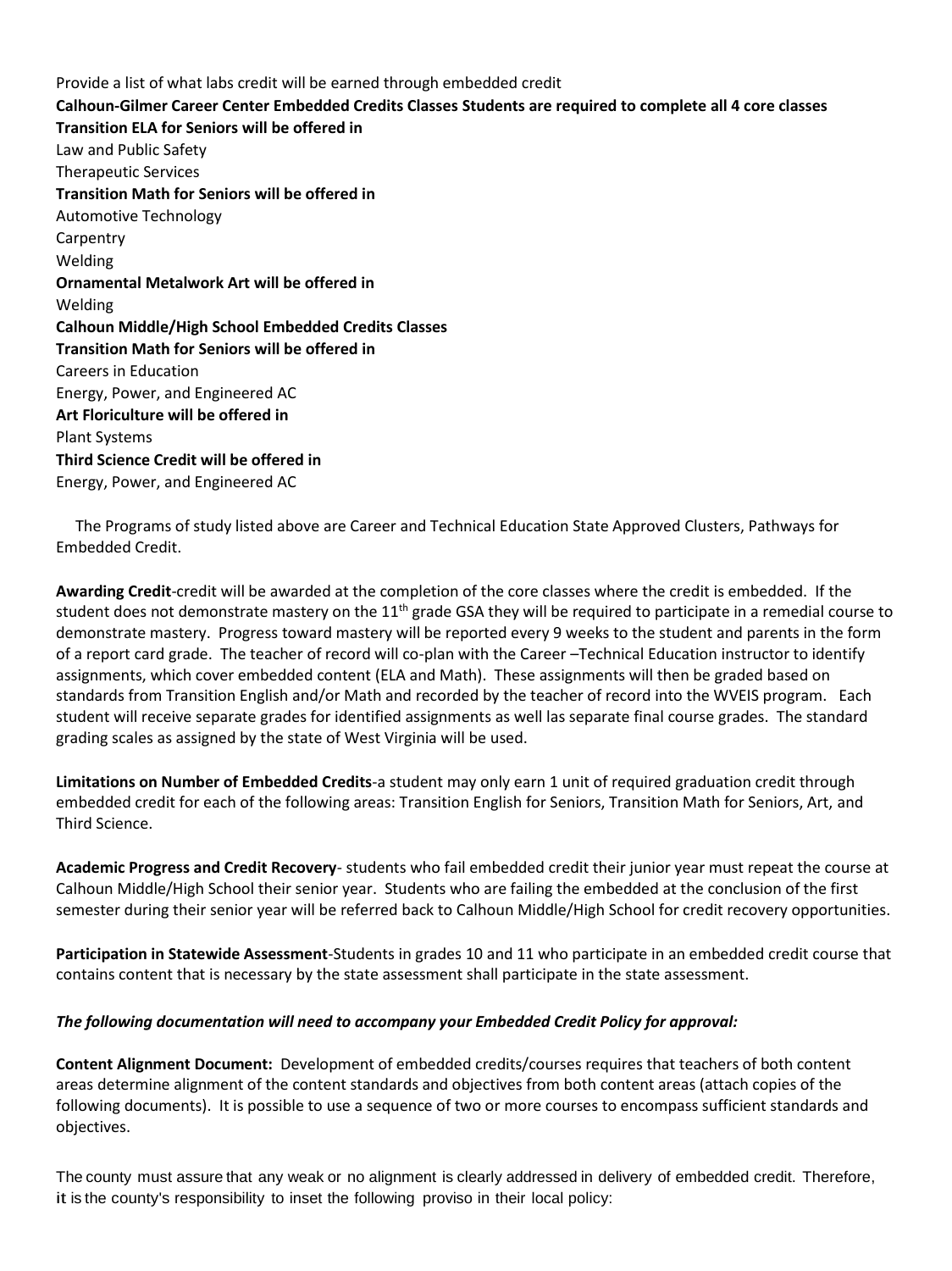Students will receive high quality instruction that will allow them to work toward mastery on 100% of the content Standards and objectives for all embedded credit courses approved by the county and submitted for approval to the *WVBE.*

#### **Please consider the following as you create your policy for embedded credit:**

**Delivery** – Content standards and objectives or career/technical content skill sets may be integrated into class time, while some may need to be addressed through additional time allotted for pull-out instruction, homework, extended projects, etc.

**Assessment** – Validation can be accomplished by an end-of-course assessment, portfolio, project-based performance assessment, or other methods for the student to demonstrate mastery of the embedded credit.

**Awarding credit** – Credit will be awarded at the end of a particular course or multiple courses where the credit is embedded. Policy must address how the teacher of record will record the grade for the embedded credit. E.g. if the embedded credit is identified for Transition English for Seniors and a sequence of two or more health sciences courses, the policy should state how the final grade will be determined for the embedded credit course.

**Limitations on number of embedded credits** – Demonstration of mastery for two content areas is at stake; it is prudent to consider how the time allotted for one course will equip students to attain mastery of two courses. Careful consideration should be given to this point of the policy (e.g., a student may not earn more than XX units of *required* graduation credits through embedded credit may).

**Academic Progress and Credit Recovery –** a review of student progress must be held in enough time to allow the student to enroll in the actual course (if applicable) or a plan should be in place for possible recovery of that course credit.

#### **Other Guidance Regarding Embedded Credit:**

What is not embedded credit - two courses in the same content area are not eligible for embedded credit. For example, Math I Lab cannot be embedded into Math I because it is the same content; the purpose of Math I Lab isto allow students two class periods per day to master the concepts of Math I. These two courses were created to allow students extended time to master the content without losing a credit.

**Participation in Statewide Assessment** – students in grades 9, 10, and 11 who participate in an embedded credit course that contains content that is assessed by the statewide assessment shall participate in the state assessment.

**Implication for Educator Evaluation** – when the embedded credit is an English or mathematics course, the results of the statewide assessment become part of the teacher evaluation for the teachers of the embedded credit course.

**Issue of Multi-County CTE Centers** – students who attend CTE centers will have the opportunity to earn embedded credits in participating counties based upon the Memorandum of Understanding between the multi-county center and the participating counties.

**Will Highly Qualified Teacher be an issue for schools awarding embedded credit**? Who is the teacher of record for the embedded credit? Approach this situation in same manner as collaborative teaching.

If only one teacher is involved in the delivery of the embedded credit course, the course must be carefully coded using the code "B" in the fifth  $(5<sub>th</sub>)$  digit of the WVEIS course code. For example, if the course is Health High School 9-12 (WVEIS course code 6909) and is being embedded in Health Sciences courses – use 6909 B and the WVEIS code for the appropriate health science courses. Please note that the use of the code "B" in the fifth digit of the course code would not allow the teacher to be considered HQ without being properly credentialed in both content areas.

However, if two teachers are collaborating to deliver the embedded credit, it is very important that courses be properly entered into WVEIS to ensure the course is identified with a HQT and is documented on transcripts in such a way that it